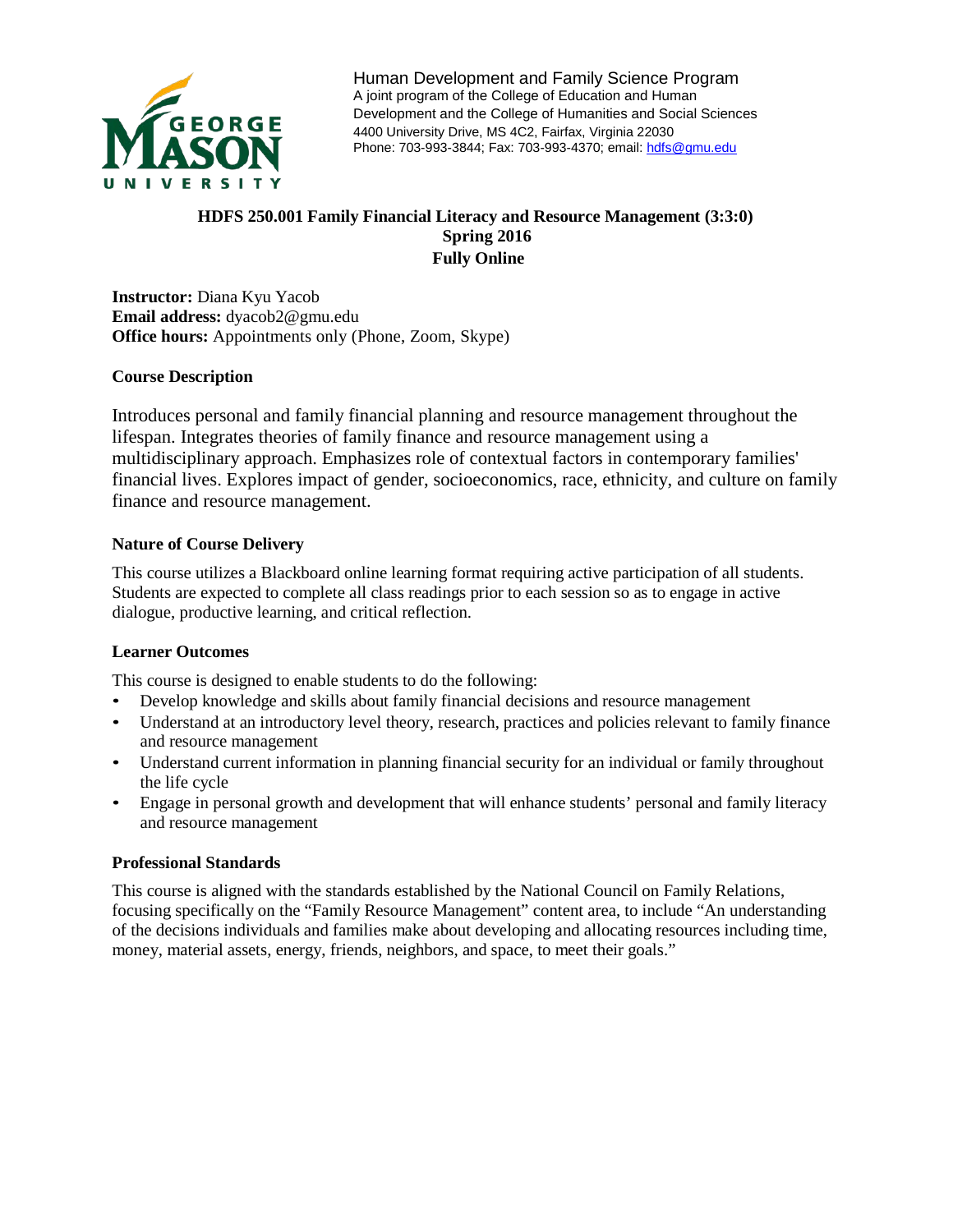### **Required Texts and Other Readings**

Garman, T., & Forgue, R. (2014). *Personal finance* (12<sup>th</sup> ed.). Mason, OH: Cengage Learning.

See the course outline in the syllabus for other class reading materials, online interactive tools, lectures, and handouts.

### **Recommended Readings**

| <b>Consumer Reports</b> | Kiplinger's Personal Finance | Money Magazine         |
|-------------------------|------------------------------|------------------------|
| <b>Smart Money</b>      | Wall Street Journal          | <b>Washington Post</b> |

### **GMU Policies and Resources for Students**

- a. Students must adhere to the guidelines of the George Mason University Honor Code [See [http://oai.gmu.edu/the-mason-honor-code/\]](http://oai.gmu.edu/the-mason-honor-code/).
- b. Students must follow the university policy for Responsible Use of Computing [See [http://universitypolicy.gmu.edu/policies/responsible-use-of-computing/\]](http://universitypolicy.gmu.edu/policies/responsible-use-of-computing/).
- c. Students are responsible for the content of university communications sent to their George Mason University email account and are required to activate their account and check It regularly. All communication from the university, college, school, and program will be sent to students solely through their Mason email account.
- d. The George Mason University Counseling and Psychological Services (CAPS) staff consists of professional counseling and clinical psychologists, social workers, and counselors who offer a wide range of services (e.g., individual and group counseling, workshops and outreach programs) to enhance students' personal experience and academic performance [Se[e http://caps.gmu.edu/\]](http://caps.gmu.edu/).
- e. Students with disabilities who seek accommodations in a course must be registered with the George Mason University Office of Disability Services (ODS) and inform their instructor, in writing, at the beginning of the semester [See [http://ods.gmu.edu/\]](http://ods.gmu.edu/).
- f. Students must follow the university policy stating that all sound emitting devices shall be turned off during class unless otherwise authorized by the instructor.
- g. The George Mason University Writing Center staff provides a variety of resources and services (e.g., tutoring, workshops, writing guides, handbooks) intended to support students as they work to construct and share knowledge through writing [See [http://writingcenter.gmu.edu/\]](http://writingcenter.gmu.edu/).

### **Professional Dispositions**

Students are expected to exhibit professional behaviors and dispositions at all times.

## **Core Values Commitment**

The College of Education & Human Development is committed to collaboration, ethical leadership, innovation, research-based practice, and social justice. Students are expected to adhere to these principles [\[http://cehd.gmu.edu/values/\]](http://cehd.gmu.edu/values/).

## **For GSE Syllabi**

For additional information on the College of Education and Human Development, Graduate School of Education, please visit our website [See [http://gse.gmu.edu/\]](http://gse.gmu.edu/).

## *Collaboration*

Collaboration is an important human activity that involves shared responsibility in promoting healthy, productive lives, and educational success. We commit ourselves to work toward these goals in genuine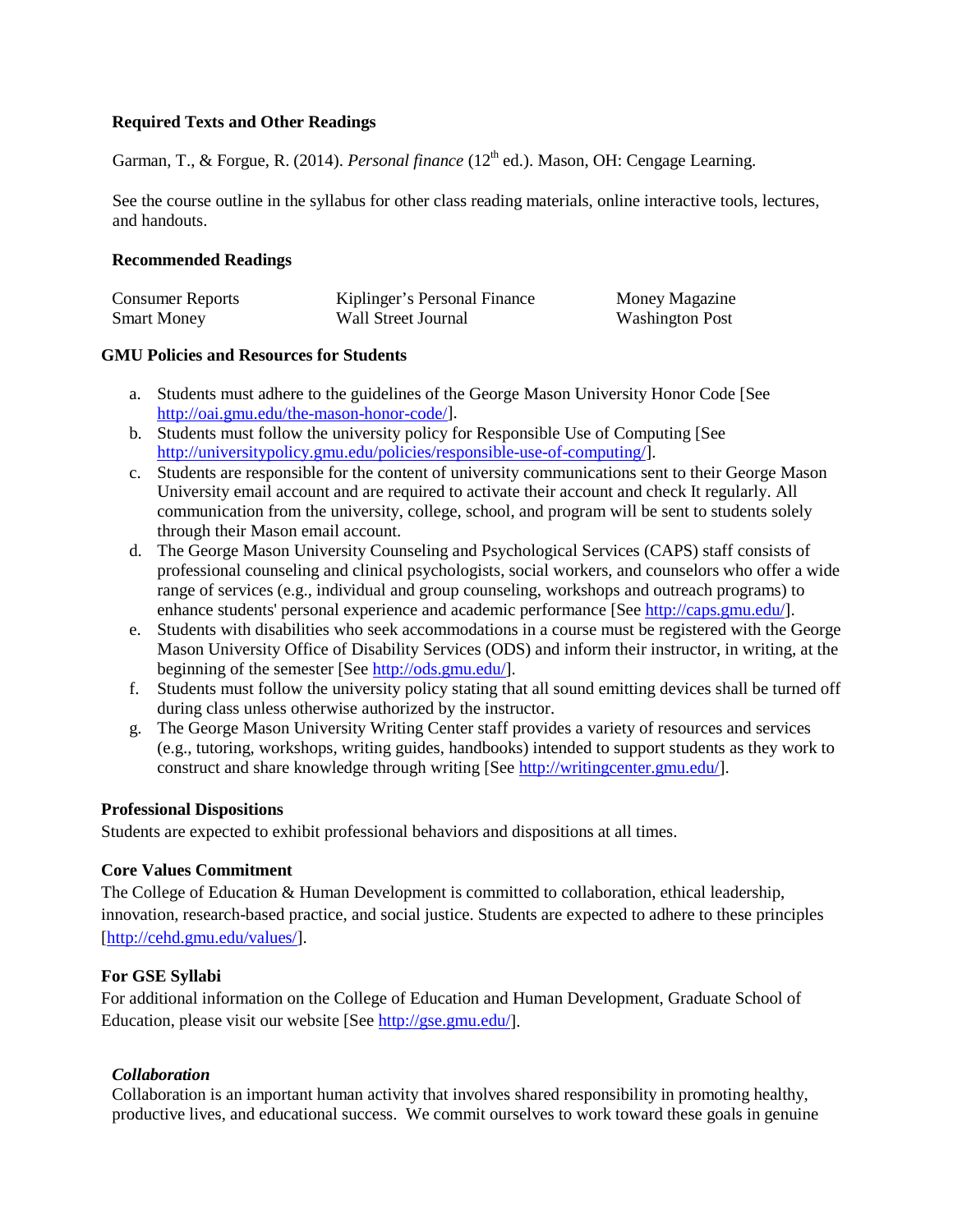partnerships with individuals, families, community agencies, schools, businesses, foundations, and other groups at the local, regional, national, and international levels.

#### *Ethical Leadership*

In all professions represented by the college, leadership is an essential component denoting ability and willingness to help lead professional practice to higher levels. We commit ourselves to practice ethical leadership through deliberate and systematic attention to the ethical principles that guide all leaders in a moral society.

#### *Innovation*

We have a history of creating dynamic, innovative programs, and we are dedicated to continue creating innovative approaches in all areas of our work. We commit ourselves to seeking new ways to advance knowledge, solve problems, improve our professional practice, and expand on our successes.

#### *Research-Based Practice*

The best practice in any discipline is based upon sound research and professional judgment. We commit ourselves to basing our instruction, scholarship, and policy recommendations on well-established principles that, wherever possible, emerge from research and reflection on its implications for professional practice.

#### *Social Justice*

Social justice embodies essential principles of equity and access to all opportunities in society, in accordance with democratic principles and respect for all persons and points of view. We commit ourselves to promoting equity, opportunity, and social justice through the college's operations and its missions related to teaching, research, and service.

For additional information on the College of Education and Human Development, Graduate School of Education, please visit our website [See [http://gse.gmu.edu/\]](http://gse.gmu.edu/).

#### **Course Requirements**

### **General Requirements**

- 1. The completion of all readings assigned for the course is assumed. Because the class will be structured around discussion and small group activities, it is imperative that students keep up with the readings and participate in class.
- 2. Attendance online is important to students' learning; therefore, students are expected to make every effort to complete online modules within the designated timeframe. Not completing online modules in the designated timeframe may negatively affect course grades. If due to an emergency, students must send an email before class. The following policy is from the university course catalog:

Students are expected to attend the class periods of the courses for which they register. In-class participation is important not only to the individual student, but also to the class as a whole. Because class participation may be a factor in grading, instructors may use absence, tardiness, or early departure as de facto evidence of nonparticipation. Students who miss an exam with an acceptable excuse may be penalized according to the individual instructor's grading policy, as stated in the course syllabus.

3. In line with Mason's policy that students should not be penalized because of observances of their religious holidays, students shall be given an opportunity to make up, within a reasonable time, any academic assignment that is missed due to individual participation in religious observances. It is the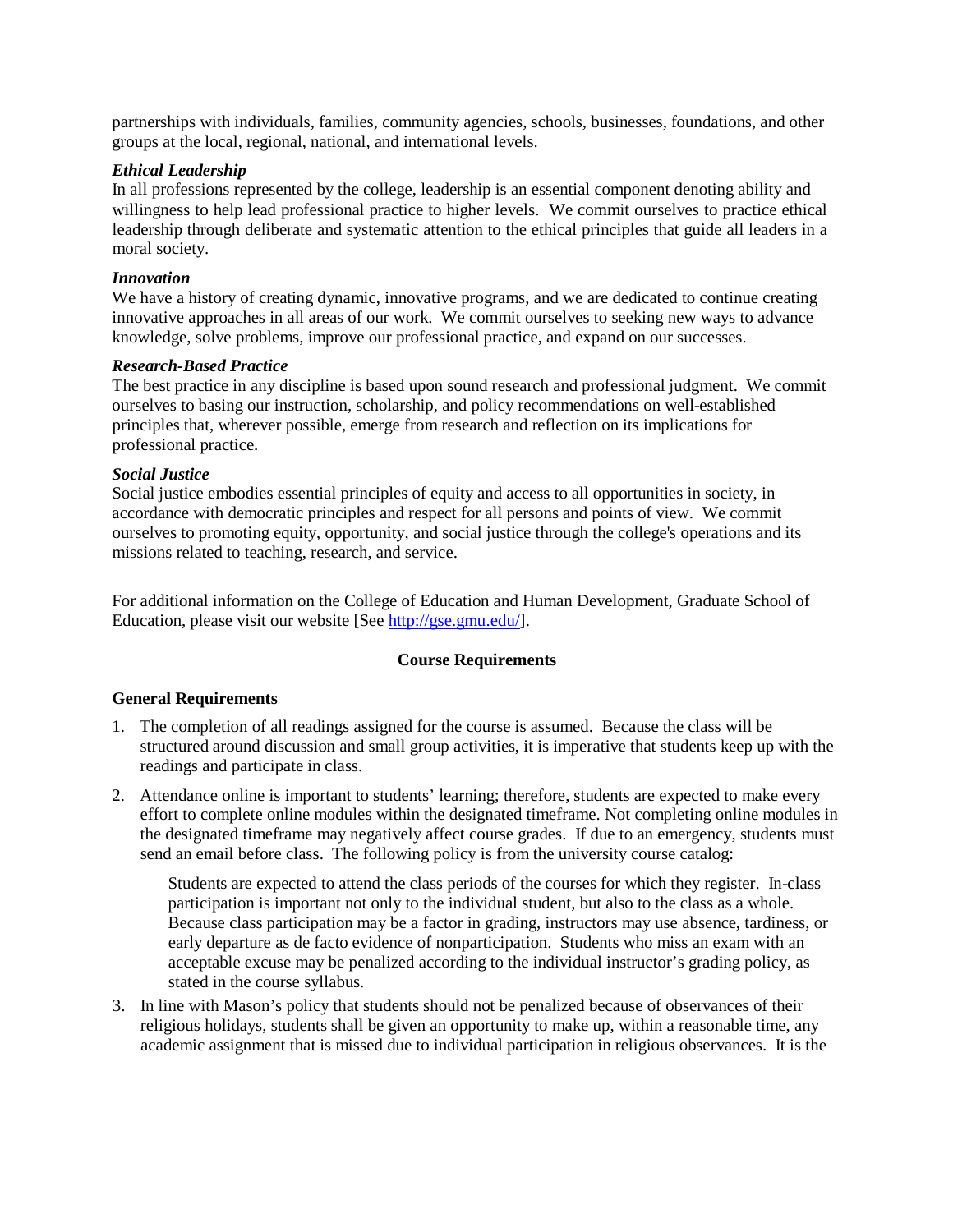student's responsibility to inform the instructor of any intended absences for religious observations in advance of the class that will be missed. Notice should be provided in writing as soon as possible.

- 4. During face-to-face and live online meetings, cell phones, pagers, and other communicative devices are not allowed in this class. Students must keep them stowed away and out of sight. Laptops or tablets (e.g., iPads) may be permitted for the purpose of taking notes only. Engaging in activities not related to the course (e.g. gaming, email, chat, etc.) will result in a significant reduction in their participation grade.
- 5. It is expected that assignments will be turned in on time. However, it is recognized that students occasionally have serious problems that prevent work completion. If such a dilemma arises, students should speak to the instructor prior to the assignment due date (when possible). If the student does not communicate with the instructor, a late penalty will be applied.
- 6. Mason is an Honor Code university; please see the Office for Academic Integrity for a full description of the code and the honor committee process. The principle of academic integrity is taken very seriously and violations are treated gravely. What does academic integrity mean in this course? Essentially this: when responsible for a task, students will perform that task. When students rely on someone else' s work in an aspect of the performance of that task, they will give full credit in the proper, accepted form. Another aspect of academic integrity is the free play of ideas. Vigorous discussion and debate are encouraged in this course, with the firm expectation that all aspects of the class will be conducted with civility and respect for differing ideas, perspectives, and traditions. When in doubt (of any kind), students will ask for guidance and clarification.

### **Written Assignments**

All formal written assignments will be evaluated for content and presentation. The American Psychological Association, Sixth Edition (APA) style will be followed for all written work. All written work unless otherwise noted must be completed on a word processor and should be proofread carefully. (Use spell check!) If students are not confident of their own ability to catch errors, they should have another person proofread their work. When in doubt, they should check the APA manual. Portions of the APA manual appear at the Style Manuals link on the Mason library web guide at [http://library.gmu.edu/resources/edu/.](http://library.gmu.edu/resources/edu/) Students may consult the Writing Center for additional writing support.

Students will do the following:

- 1. Present ideas in a clear, concise, and organized manner. (Avoid wordiness and redundancy.)
- 2. Develop points coherently, definitively, and thoroughly.
- 3. Refer to appropriate authorities, studies, and examples to document where appropriate. (Avoid meaningless generalizations, unwarranted assumptions, and unsupported opinions.)
- 4. Use correct capitalization, punctuation, spelling, and grammar.

## **Grading Criteria**

|          | 97-100 A+ 87-89 B+ 77-79 C+ |                   |  | 60-69 D | Below 60 F |  |
|----------|-----------------------------|-------------------|--|---------|------------|--|
|          | 93-96 A 83-86 B 73-76 C     |                   |  |         |            |  |
| 90-92 A- |                             | 80-82 B- 70-72 C- |  |         |            |  |

## **Grading Policy**

All CEHD/CHSS undergraduate and graduate students are held to the university grading policies as described in the Academic Policies section of the current catalog, which can be accessed at [http://catalog.gmu.edu](http://catalog.gmu.edu/)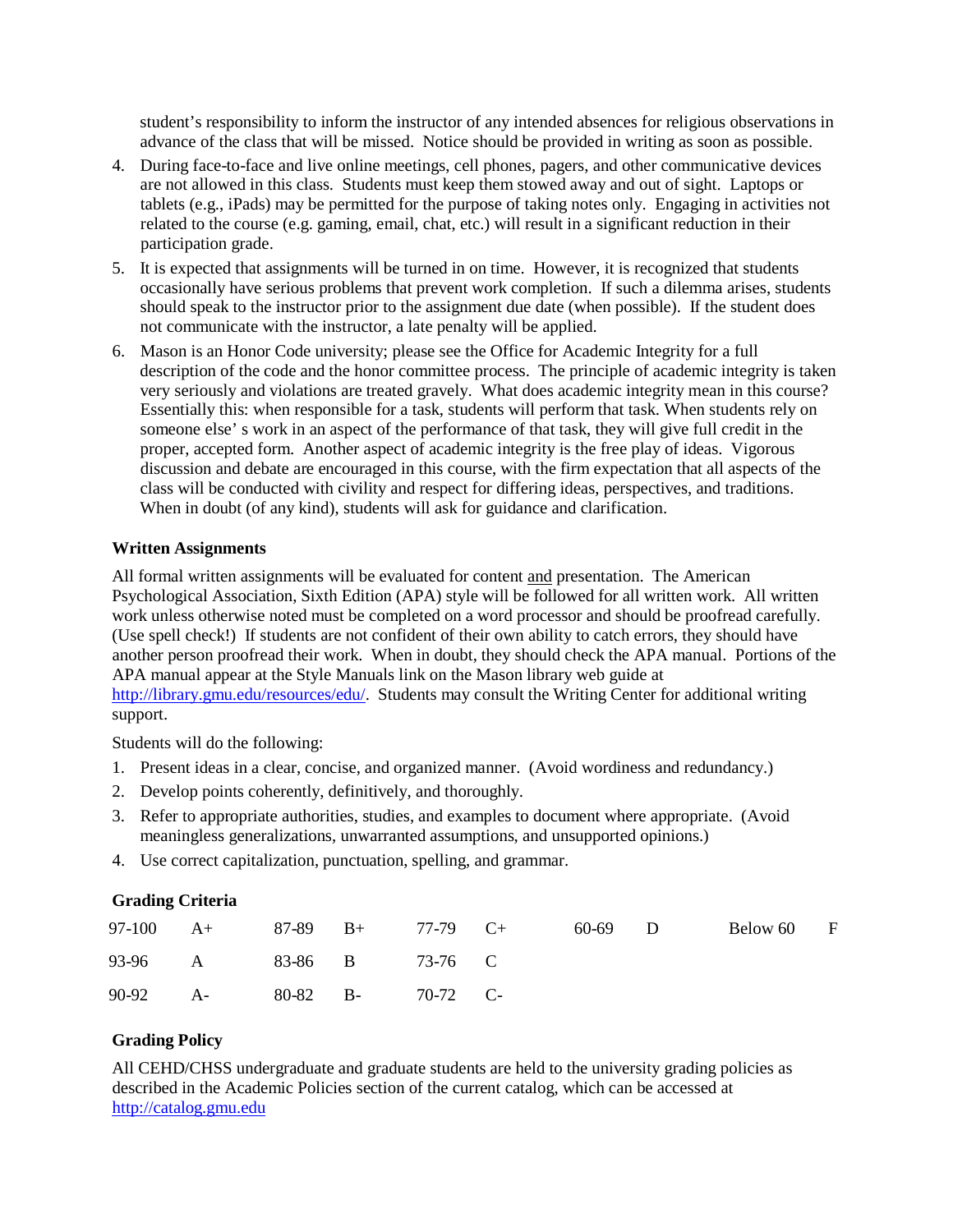| <b>Assignments</b>                 | Specific Course Assignments<br><b>Due Dates</b> | <b>Points</b>       |
|------------------------------------|-------------------------------------------------|---------------------|
| Participation Dialogic Posts on BB | ONGOING                                         | 20                  |
| <b>QUIZZES</b>                     | WEEK: 3, 5, 7, 9, 11, 14                        | 30 (15 POINTS EACH) |
| <b>CASE STUDY</b>                  | WEEK $15$                                       | 30                  |
| <b>FINAL EXAM</b>                  | <b>EXAM WEEK</b>                                | 20                  |
| <b>TOTAL</b>                       |                                                 | 100                 |

## **CONTENT**

This course will utilize discussions posts, quizzes and case studies. All readings and assignments are due Sunday night at 11:59pm. All the relevant course material will also be available in the format of power point presentations, additional readings, videos, webinars, sample Excel documents, and other financial tools. This content will be incorporated into discussions, quizzes, and projects. It is critical for students to review all content in a timely manner. It is imperative that you are active on blackboard, review the material and prepare for class discussions and quizzes.

## **I. Participation via Dialogic Posts on BB** (20 points)

I will post a series of discussion questions. You are asked to participate in these "class discussions" by addressing the question and expanding upon a classmate's posting.

**Requirements of Posts:** To earn full credit, you will need to answer **each** question posted by the instructor for each discussion session as well as post at least one additional response to a classmate's post. This means that you must complete at least 2 posts (within the one-week period allotted for posts and responses.) Each post should include **references to your readings and other sources to enrich the discussion**.

**Evaluation of Discussion Posts:** I consider three categories that are important for building a learning community through group discussions: **1) promptness and initiative**, **2) quality of posting in terms of relevance and contribution to the learning community**, and **3) quantity of posts**.

- Promptness and initiative: Student responds in a timely manner to the discussion questions posted, leaving adequate time for fellow students to reply and engage in a meaningful dialogue about the questions and responses. **Please be kind to your group-mates and do not wait until the last minute to participate in the discussions.**
- Quality of posting: Responses to the instructors question should be at least 3 paragraphs in length (remember a paragraph must be no less than 3 sentences long) and must directly reference either module notes or readings in the formulation of your response. Skimpy responses or responses that do not cite course resources will not receive full credit. I will give you feedback early on so you understand the depth and breadth or expected responses.
- Quantity of postings: Students engaged in discussions will likely post multiple times throughout the open discussion as they dialogue with group-mates to delve deeply into course materials and explore relevant course constructs and research findings. Quantity of postings is considered in relation to quality of postings. In other words, all postings should be meaningful and thoughtful.

Discussions are asynchronous, which means that you will have time to read and respond at any time during the 1-week window that the discussions are available. You do not have to respond at the same exact time as everyone else in class. **Discussion windows will close the Sunday evening at 11:59pm.** Refer to the course calendar for "due by" dates. You will NOT be able to make up any missed discussion post except under extraordinary circumstances (as previously defined in this syllabus).

# **Specific Course Assignments**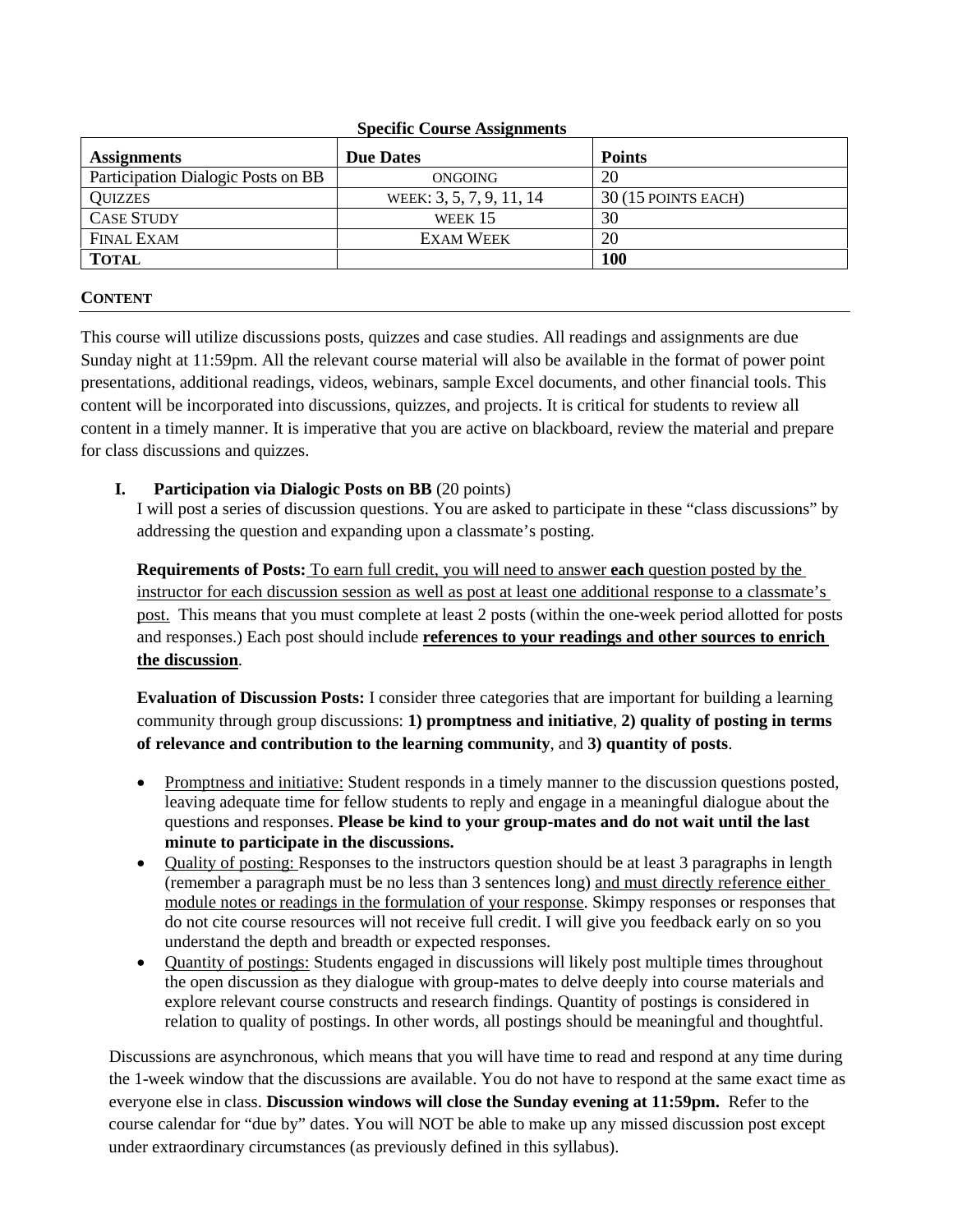**Because active participation and engagement are imperative for optimal learning, preparation for and participation in online-class activities will be evaluated based on the following criteria:**

- Students complete readings and prepare for class activities prior to class as is evidenced by their ability to discuss and write about the concepts presented and examined in the texts as well as participate fully in related activities.
- Students are actively involved in online learning experiences as is evidenced by (1) participating in all activities in a professional and respectful manner, (2) engaging in online discussions with responses that invoke further discussion (3) supporting the participation and learning of classmates.
- Students show evidence of critical reflective thinking through online discussions, activities, and written reflections. Go to mymason, [http://mymason.gmu.edu, t](http://mymason.gmu.edu/)o login to Blackboard 9.1.
- **II. Quizzes** (Each quiz is worth 5 points; Total: 30 points)

There will be six quizzes that will cover class lectures, discussions, readings, etc. The quizzes will not be cumulative. Quizzes may be accessed on Blackboard under Assessments. You are required to complete the quiz during the 1-week window that the quizzes are available. All quizzes will be timed, meaning that once you begin the quiz you will have a set amount of time (typically 30 minutes) in which to complete the quiz. Therefore, it is imperative that once you begin the quiz you have enough time to finish it in one sitting. You will not be able to re-enter the quiz once you have completed it. If you run into difficulties while taking the quiz, contact me immediately.

## **III. Case Study** (Total: 20 points)

The purpose of this assignment is to provide a "hands on" experience to synthesize the personal and family finance concepts that you have learned throughout the semester by applying them to a "real life" family. Interview a family in your network about a financial challenge they are facing (Your instructor may be able to help connect you to a family if needed). You must describe the family, their context and social location, their financial situation, and then construct and describe a realistic action plan for the case study. In conjunction with your family, you are asked to develop a plan for the family to address their financial hurdle. You will need to identify long-term problematic areas or potential hurdles that may arise. The proposed solutions to these issues must be creative, ethical, logical, feasible and show deep insight into the major issues. You will write a 6-page MAX paper (double-spaced, APA style) on your case study. Your paper should include relevant research that supports your proposed ideas. Title page and references are not included in the page limits for the case study.

## **Your financial case analysis should include the following items, as appropriate:**

- Discussion of family including strengths and weaknesses of the financial situation
- Correction of any misinformation that the individual or family has about financial topics
- Comments about the family's cash flow
- Comments about emotional issues related to the family's financial situation
- 3 to 5 recommended action steps to improve the family's financial situation
- Recommended financial products such as bank accounts, insurance policies, mutual funds
- Available resources that can assist the family to improve their finances
- Any other information that you feel is useful to the case
- References for source materials used to analyze the case (feel free to use your textbooks, class notes, Web sites, financial publications, and other resources to assist in your analysis)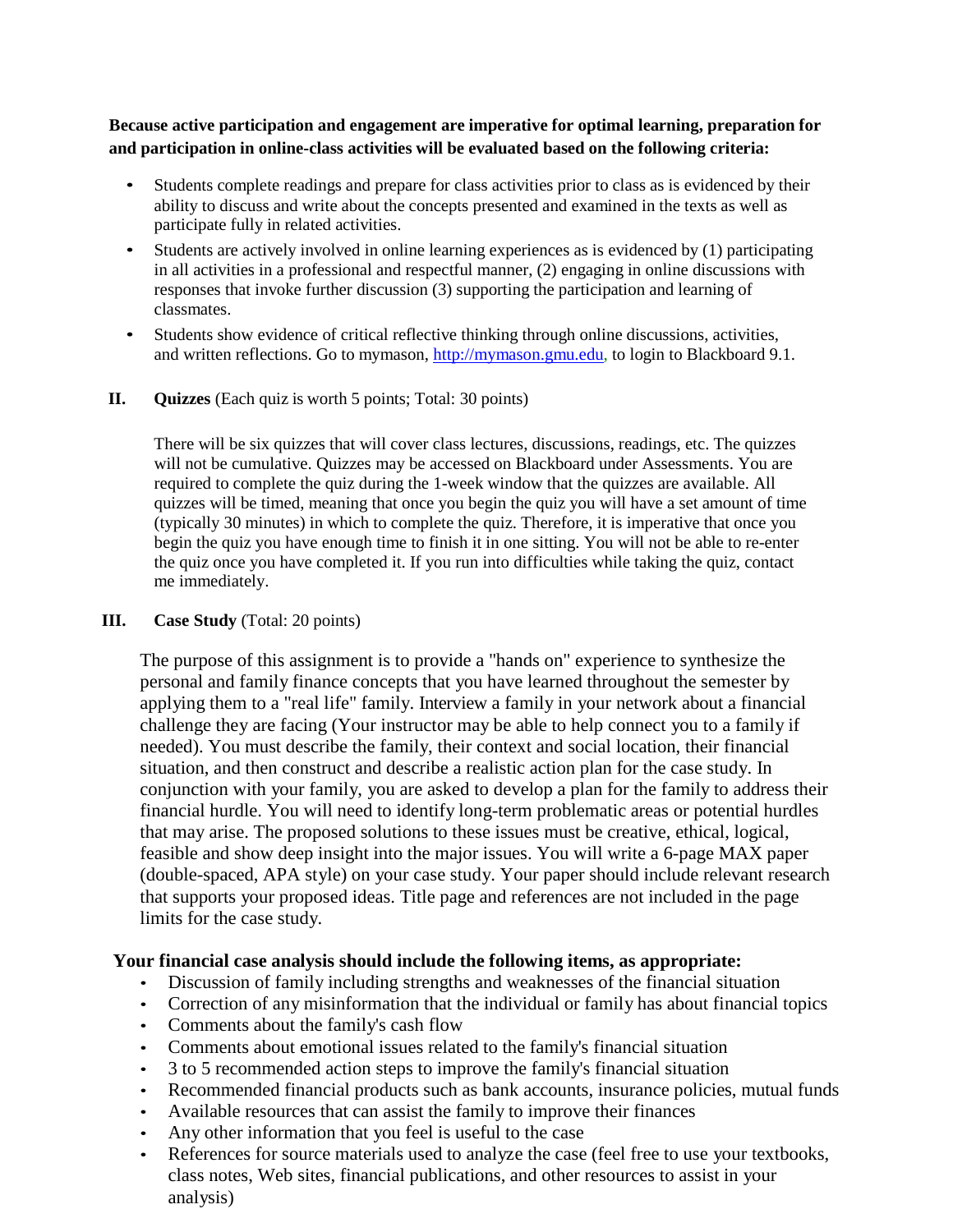NOTE: The instructor reserves the right to make changes to the syllabus as needed. If changes are made, you will be notified of the changes in class or by your university e-mail address.

# **Course Topics and Schedule**

| <b>Week/Date</b>              | <b>Topic</b>                                                                                                                                                                                                                                                         | <b>Readings and Assignments</b><br><b>DUE</b>                                     |
|-------------------------------|----------------------------------------------------------------------------------------------------------------------------------------------------------------------------------------------------------------------------------------------------------------------|-----------------------------------------------------------------------------------|
| <b>Course Overview</b>        |                                                                                                                                                                                                                                                                      |                                                                                   |
|                               | <b>Understanding Personal and Family Finance</b>                                                                                                                                                                                                                     |                                                                                   |
| Week 1                        | First Day of Classes: Introduction to Course and<br>Each Other; Syllabus Review<br>Please read over syllabus carefully and<br>ask questions for clarity as needed<br>Test browser, discussion boards, email<br>$\bullet$<br>Introduce yourself to class<br>$\bullet$ | <b>INTRODUCTIONS ON</b><br><b>BLACKBOARD</b>                                      |
|                               | <b>Understanding Personal and Family Finance</b><br>What is Family Financial<br>Literacy/capability?<br>SMART goals, Money, Values,<br>Time Value of Money & Work Benefits                                                                                           |                                                                                   |
| Week 2                        | Financial Statements, Tools, and Budgets<br>Financial Supports (incl Govt. programs)                                                                                                                                                                                 | <b>CHAPTER 1</b><br><b>DISCUSSION POST</b>                                        |
| Week 3                        | Managing Income Taxes<br>Tax programs and policies directed at low-<br>income families (e.g., EITC)                                                                                                                                                                  | <b>CHAPTER 3</b><br>QUIZ 1 (CHAPT 1 & 3)                                          |
| Week 4                        | Managing Checking and Savings Accounts<br>Savings programs. Bank On, America Saves                                                                                                                                                                                   | <b>CHAPTER 4</b><br><b>DISCUSSION POST</b><br><b>READING: MAMMEN AND LAWRENCE</b> |
| Week 5                        | Building and Maintaining Good Credit<br>Avoiding credit traps (e.g., predatory lending)<br>Credit and low-income families and<br>communities                                                                                                                         | <b>CHAPTER 5</b><br>QUIZ $2$ (CHAPT $4 & 5$ )                                     |
| Week 6                        | <b>Credit Cards and Consumer Loans</b>                                                                                                                                                                                                                               | <b>CHAPTER 6</b><br><b>VIDEO-SUBPRIME LENDING</b><br><b>DISCUSSION POST</b>       |
|                               | Family Consumption and Financial Tools for Surviving and Thriving                                                                                                                                                                                                    |                                                                                   |
| Week 7                        | Vehicles and Other Major Purchases<br>Schemes and Tricks and Scams                                                                                                                                                                                                   | <b>CHAPTER 7</b><br>QUIZ $3$ (CHAPT $6 \& 7$ )                                    |
| Week 8<br><b>Spring Break</b> | Enjoy the Break!                                                                                                                                                                                                                                                     | <b>CHAPTER 8</b>                                                                  |
| Week 9                        | <b>Obtaining Affordable Housing</b>                                                                                                                                                                                                                                  |                                                                                   |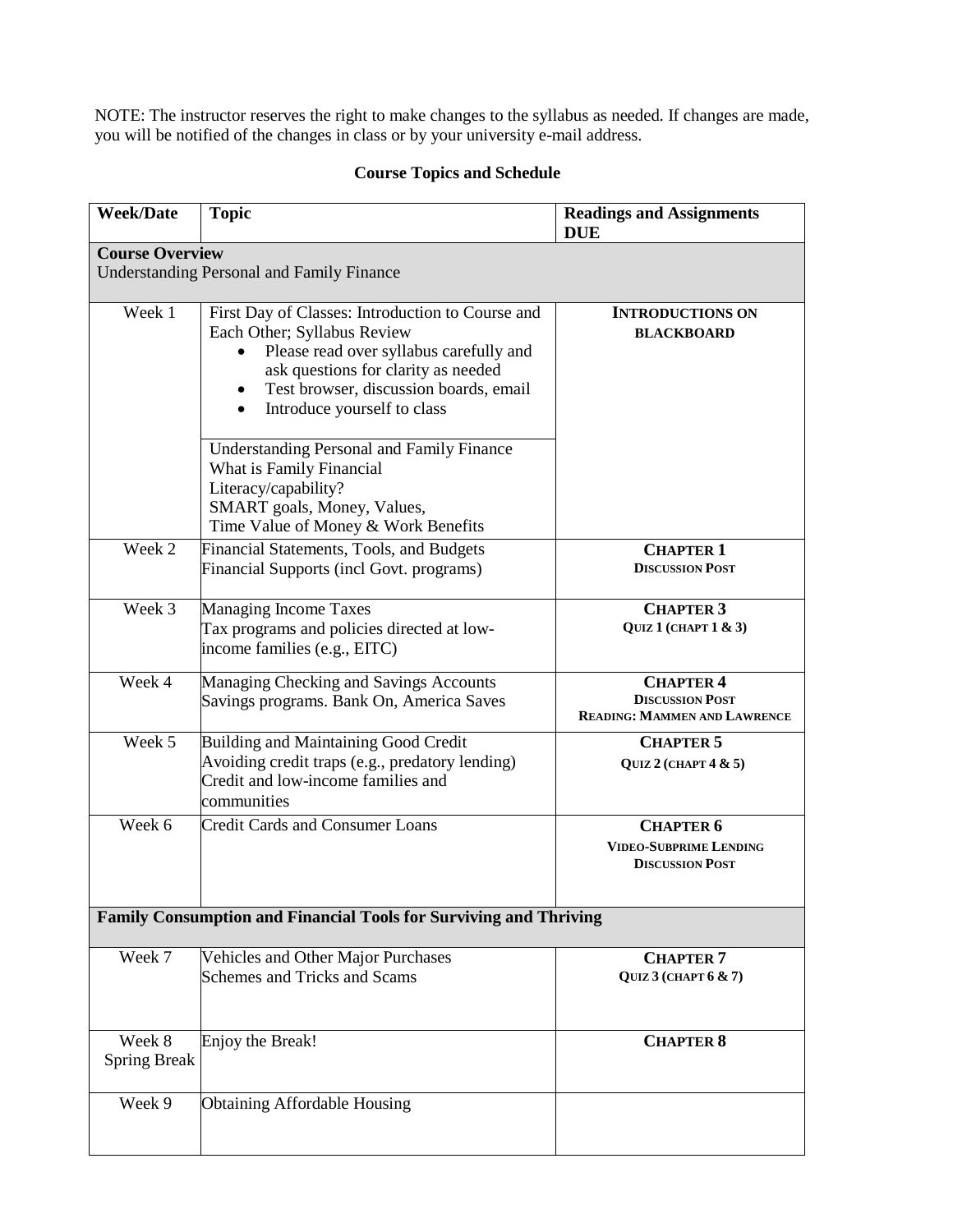| Week 10                            | Managing Property and Liability Risk                                             | <b>CHAPTER 9</b><br><b>READING DEVANEY ET AL.</b><br>OUIZ 4 (CHAPT $8 \& 9$ )       |
|------------------------------------|----------------------------------------------------------------------------------|-------------------------------------------------------------------------------------|
| Week 11                            | Planning for Health Care Expenses<br>Medicaid/Medicare/Affordable Care Act (ACA) | <b>CHAPTER 10</b><br><b>DISCUSSION POST</b>                                         |
|                                    | <b>Family Financial Planning and Resource Management</b>                         |                                                                                     |
| Week 12                            | Life Insurance Planning                                                          | <b>CHAPTER 11</b><br><b>QUIZ 5 (CHAPT 10 &amp; 11)</b>                              |
| Week 13                            | <b>Investment Fundamentals</b>                                                   | <b>CHAPTER 12</b><br><b>PAGES 380-392</b><br><b>DISCUSSION POST</b>                 |
| Week 14                            | <b>Investment Fundamentals continued</b>                                         | <b>CHAPTER 12</b><br>PAGES 392-409<br>QUIZ 6 (CHAPT 12)                             |
| Week 15<br>Last week of<br>Classes | <b>Retirement Planning</b><br><b>Estate Planning</b>                             | <b>CHAPTER 17</b><br><b>DISCUSSION POST</b><br><b>BAILEY, HAYNES, &amp; LETIECQ</b> |
| Exam Week                          | Final Exam                                                                       | <b>Final Case Study Due</b>                                                         |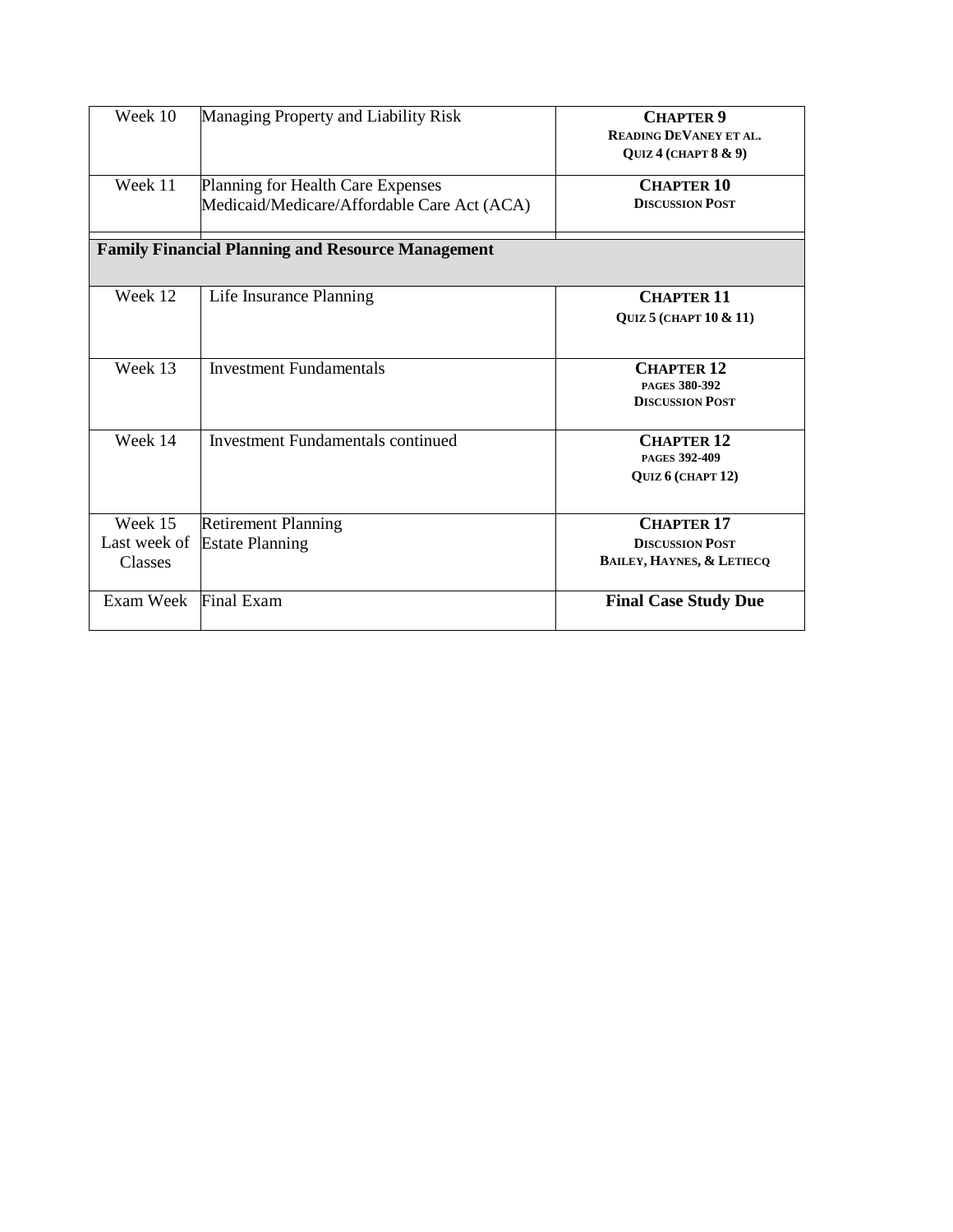# **HDFS 250: Case Study and Analysis Rubric**

# **Final Paper (30 points)**

|                               | Δ                          | 3                         | $\mathbf{2}$              |                             |
|-------------------------------|----------------------------|---------------------------|---------------------------|-----------------------------|
| <b>Identification of the</b>  | Demonstrates a clear and   | Demonstrates a clear      | Demonstrates a limited    | Demonstrates a limited      |
| main issues/Problems          | deep understanding of      | understanding of most of  | understanding of some     | understanding of few of     |
|                               | all the main issues and    | the main issues in the    | of the issues in the case | the issues in the case      |
|                               | problems in the case       | case                      |                           |                             |
| <b>Analysis of the Issues</b> | Insightful and thorough    | Thorough analysis of      | Little analysis of some   | Incomplete analysis of      |
|                               | analysis of all the issues | most of the issues in the | of the issues in the case | the issues in the case      |
|                               | in the case                | case                      |                           |                             |
|                               |                            |                           |                           |                             |
|                               | Makes appropriate,         | Makes appropriate and     | Makes appropriate but     | Makes little or no          |
|                               | insightful and powerful    | insightful connections    | somewhat vague            | connection between the      |
|                               | connections between        | between the issue/        | connections between       | issue/problem and the       |
|                               | the issue/problem and      | problem and the theory.   | the issue/problem and     | theory.                     |
|                               | the theory.                |                           | the theory.               |                             |
| <b>Recommendations of</b>     | Makes realistic,           | Makes realistic and       | Makes realistic or        | Makes realistic or          |
| effective                     | appropriate and            | appropriate               | appropriate               | appropriate                 |
| solutions/strategies          | insightful                 | recommendations           | recommendations           | recommendations with        |
|                               | recommendations            | clearly supported by the  | supported by the          | limited support from        |
|                               | clearly supported by the   | information presented     | information presented     | the information             |
|                               | information presented      | and the theories from     | and the theories from the | presented and the           |
|                               | and the theories from the  | the readings.             | readings.                 | theories from the           |
|                               | readings.                  |                           |                           | readings.                   |
|                               |                            | Appropriate and well-     | Superficial and/or        |                             |
|                               | Well documented,           | thought out solutions to  | inappropriate solutions   | Little or no action         |
|                               | reasoned and               | most of the issues in the | to some of the issues     | suggested, and/or           |
|                               | appropriate solutions or   | case                      | in the case               | inappropriate solutions     |
|                               | proposals for all issues   |                           |                           | to all of the issues in the |
|                               | in the case                |                           |                           | case                        |